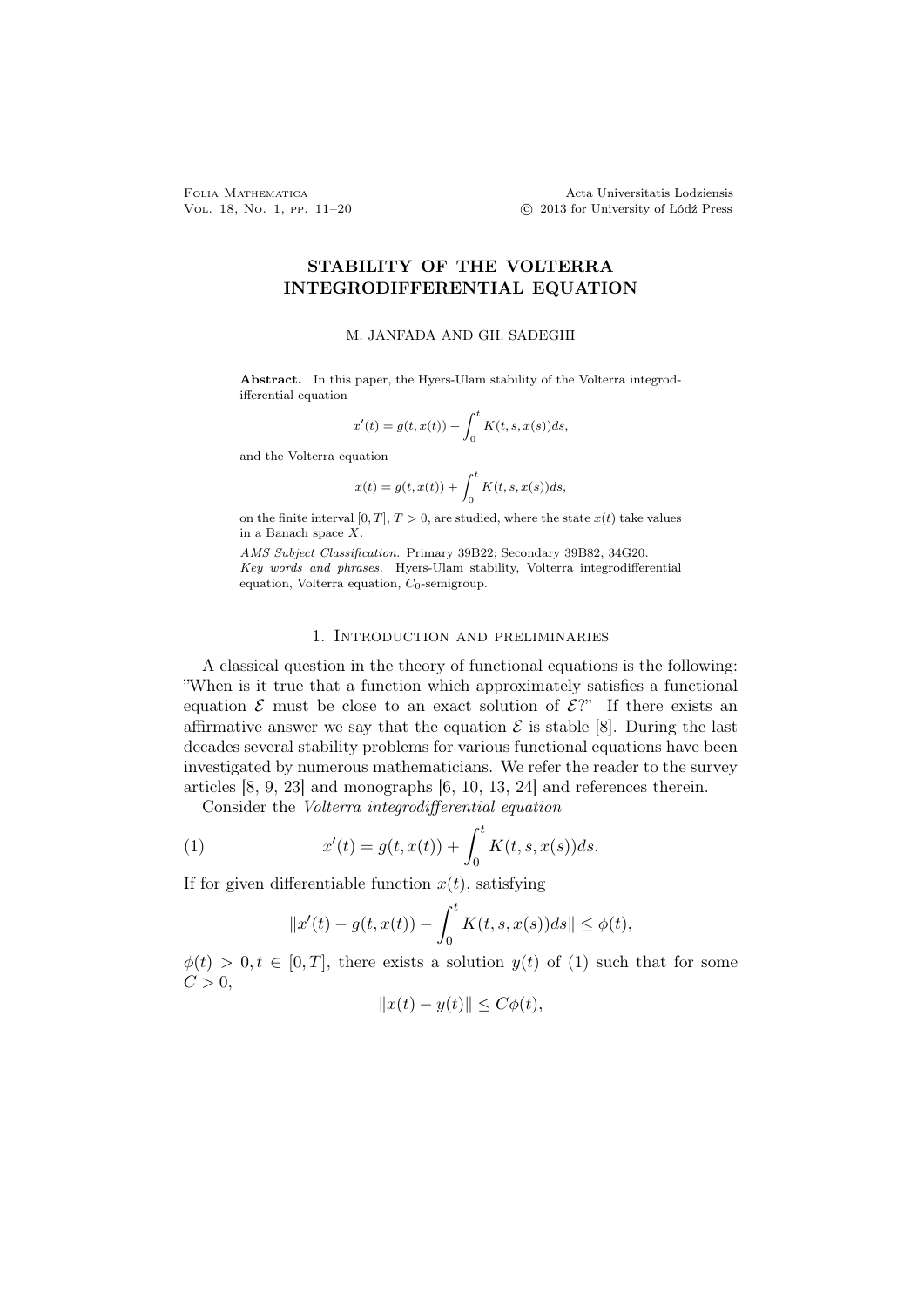then we say that (1) has the Hyers-Ulam stability. A similar definition can be considered for the Voltera equation

(2) 
$$
x(t) = g(t, x(t)) + \int_0^t K(t, s, x(s))ds.
$$

These equations and their special and general versions with different view points, have been studied by many authors. See  $[1, 4, 5, 14, 15, 17, 18, 19, 20]$ and the references given therein.

For a nonempty set X, a function  $d: X \times X \to [0, \infty]$  is called a generalized metric on  $X$  if and only if  $d$  satisfies

(M1)  $d(x, y) = 0$  if and only if  $x = y$ . (M2)  $d(x, y) = d(y, x)$ , for all  $x, y \in X$ .

(M3)  $d(x, z) \leq d(x, y) + d(y, z)$ , for all  $x, y, z \in X$ .

Trivially the only one difference of the generalized metric from the usual metric is that the range of the former is permitted to include infinity.

We now introduce one of fundamental results of fixed point theory. For the proof, we refer to [16]. This theorem will play an important role in proving our main results.

**Theorem 1.** Let  $(X,d)$  be a generalized complete metric space. Assume that  $\Lambda: X \to X$  is a strictly contractive operator with the Lipschitz constant L < 1. If there exists a nonnegative integer k such that  $d(\Lambda^{k+1}x, \Lambda^k x) < 1$ , for some  $x \in X$ , then the following are true:

(a) The sequence  $\{\Lambda^n x\}$  converges to a fixed point  $x^*$  of  $\Lambda$ ;

(b)  $x^*$  is the unique fixed point of  $\Lambda$  in

$$
X^* = \{ y \in X : d(\Lambda^k x, y) < \infty \};
$$

(c) If  $y \in X^*$ , then  $d(y, x^*) \leq \frac{1}{1-L} d(\Lambda y, y)$ .

In this paper, using this theorem, we shall study the Hyers-Ulam stability of (1) and (2). Next some applicable examples of these equations and their Hyers-Ulam stability will be considered.

## 2. Hyers–Ulam stability

Cădariu and Radu [2] studied the stability of the Cauchy additive functional equation using the fixed point method. Applying such a clever idea, they could present another proof for the Hyers-Ulam stability of that equation [3, 11, 22]. Also Soon-Mo Jung [12] used this idea for studying the stability of the following Voltrra integral equation

$$
y(x) = \int_0^x f(\tau, y(\tau))d\tau.
$$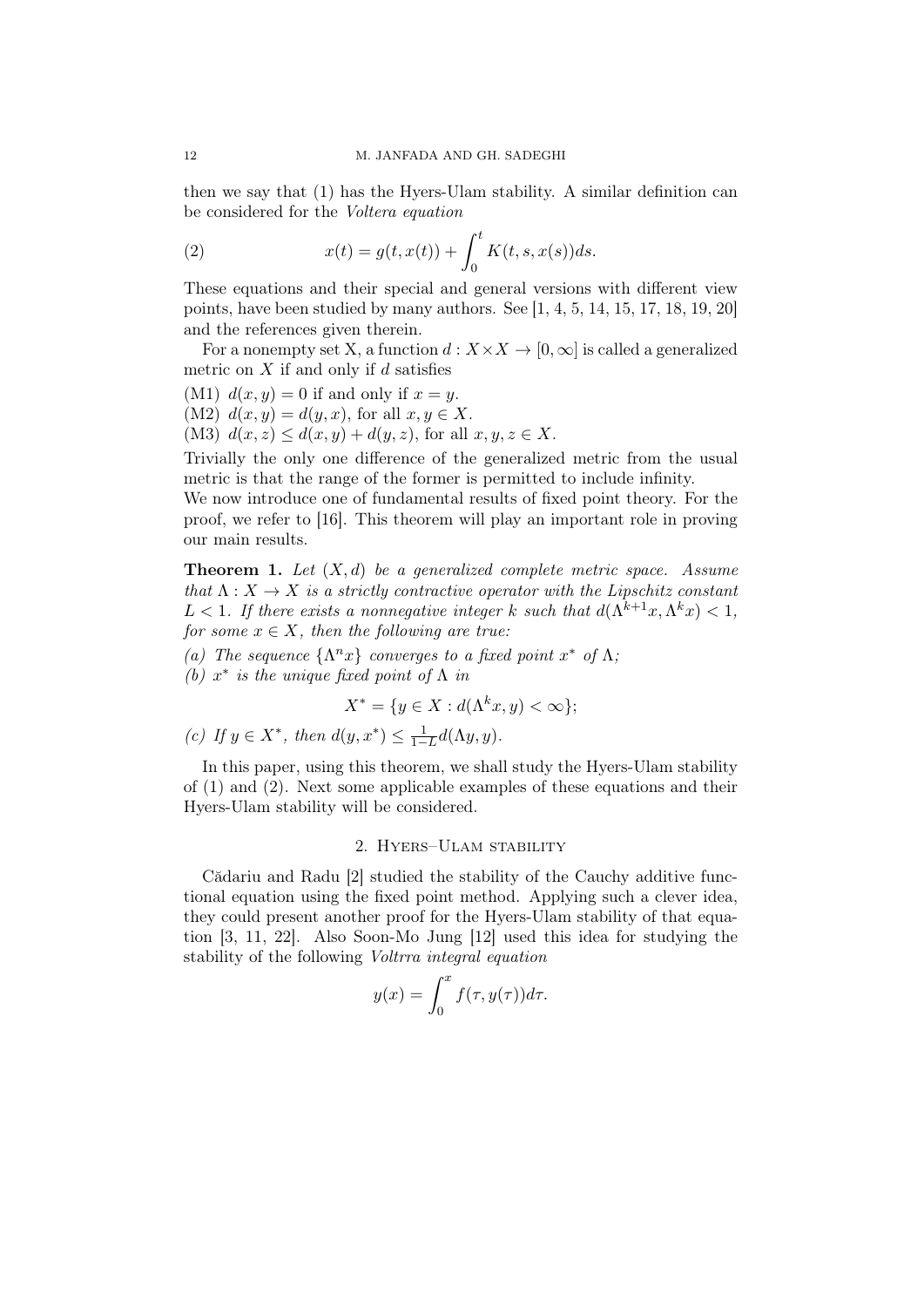As a recent work on the stability of integral equations, one can see [25].

In this section, by using the idea of Cădariu, Radu and Jung, we will study the Hyers-Ulam stability of the integrodifferential Volterra integral equation and the Volterra integral equation.

**Theorem 2.** Suppose X is a Banach space and  $L, L_1, L_2$  and T are positive constant for which  $0 < L_1 + (L_1 + L_2)L + L_2TL < 1$ . Let  $g : [0, T] \times \mathcal{X} \to \mathcal{X}$ ,  $K : [0, T] \times [0, T] \times \mathcal{X} \to \mathcal{X}$  and  $\phi : [0, T] \to (0, \infty)$  be continuous and satisfy

(3) 
$$
||g(t, x) - g(t, y)|| \le L_1 ||x - y||,
$$

$$
||K(t, s, x) - K(t, s, y)|| \le L_2 ||x - y||,
$$

$$
and \int_0^t \phi(s) ds \le L\phi(t),
$$

for all  $s, t \in [0, T]$  and  $x, y \in \mathcal{X}$ . If  $f : [0, T] \rightarrow \mathcal{X}$  is a differentiable function satisfies

(4) 
$$
||f'(t) - g(t, f(t)) - \int_0^t K(t, s, f(s))ds|| \leq \phi(t), \ t \in [0, T],
$$

then there exists a unique differentiable function  $f_0 : [0, T] \rightarrow \mathcal{X}$  such that for each  $t \in [0, T]$ 

(5) 
$$
f'_0(t) = g(t, f_0(t)) + \int_0^t K(t, s, f_0(s))ds,
$$

and

(6) 
$$
||f'(t) - f'_0(t)|| + ||f(t) - f_0(t)|| \le \frac{1 + L}{1 - L_1 + (L_1 + L_2)L + L_2TL} \phi(t).
$$

Proof. Put

 $M := \{x : [0, T] \to \mathcal{X} : x \text{ is differentiable}\}\$ 

and define a mapping  $d : M \times M \to [0, \infty]$  by

$$
d(x,y) = \inf\{C \in [0,\infty] : ||x'(t) - y'(t)|| + ||x(t) - y(t)|| \le C\phi(t), t \in [0,T]\}.
$$

We show that  $(M, d)$  is a complete generalized metric space. We just prove the triangle inequality and the completeness of this space. Assume that  $d(x, y) > d(x, z) + d(z, y)$ , for some  $x, y, z \in M$ . Then there exists  $t_0 \in [0, T]$ with

(7) 
$$
||x'(t_0) - y'(t_0)|| + ||x(t_0) - y(t_0)|| > (d(x, z) + d(z, y))\phi(t_0).
$$

Thus, by definition of  $d$ ,

$$
||x'(t_0) - y'(t_0)|| + ||x(t_0) - y(t_0)|| >
$$
  

$$
||x'(t_0) - z'(t_0)|| + ||x(t_0) - z(t_0)|| + ||z'(t_0) - y'(t_0)|| + ||z(t_0) - y(t_0)||,
$$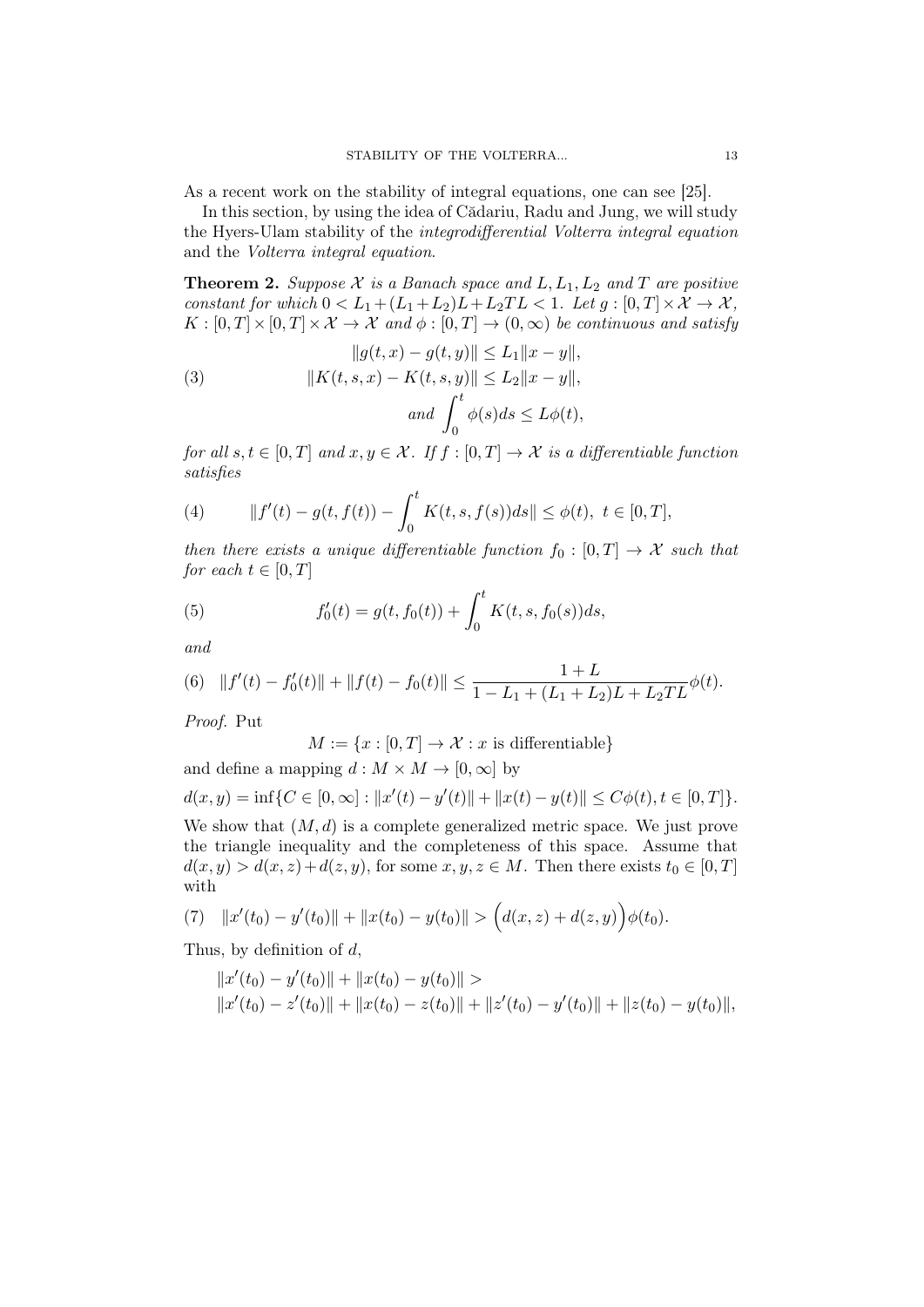which is a contradiction. Now we show that  $(M, d)$  is complete. Let  $\{x_n\}$ be a Cauchy sequence in  $(M, d)$ . This, by definition of d, implies that

$$
(8) \ \ \forall_{\varepsilon>0} \ \exists_{N_{\varepsilon}\in\mathbb{N}} \ \forall_{m,n\geq N_{\varepsilon}} \forall_{t\in[0,T]} \ ||x_n'(t)-x_m'(t)|| + ||x_n(t)-x_m(t)|| < \varepsilon\phi(t).
$$

By continuity of  $\phi$  on compact interval  $[0, T]$ ,  $(8)$  implies that  $\{x_n\}$  and  $\{x'_n\}$ are uniformly convergent on  $[0, T]$ . So there exists a differentiable function x such that  $\{x_n\}$  and  $\{x'_n\}$  are uniformly convergent to x and x', respectively. Hence  $x \in M$  and from (8), letting  $m \to \infty$ , we have

$$
\forall_{\varepsilon>0}\ \exists_{N_{\varepsilon}\in\mathbb{N}}\forall_{n\geq N_{\varepsilon}}\forall_{t\in[0,T]}\ \Vert x_{n}'(t)-x'(t)\Vert+\Vert x_{n}(t)-x(t)\Vert\leq\varepsilon\phi(t).
$$

Consequently

$$
\forall_{\varepsilon>0}\ \exists_{N_{\varepsilon}\in\mathbb{N}}\forall_{n\geq N_{\varepsilon}}\ d(x_n,x)\leq \varepsilon
$$

and so  $(M, d)$  is complete.

Now define  $\Lambda : M \to M$  by

(9) 
$$
\Lambda(x(t)) = \int_0^t g(\tau, x(\tau))d\tau + \int_0^t \int_0^t K(\tau, s, x(s))dsd\tau.
$$

First we show that  $\Lambda$  is strictly contractive. Suppose  $x, y \in M$ ,  $C_{xy} \in [0, \infty]$ and  $d(x, y) \leq C_{xy}$ . Thus for all  $t \in [0, T]$ ,

$$
||x'(t) - y'(t)|| + ||x(t) - y(t)|| \le C_{xy}\phi(t).
$$

Hence by (3)

$$
\begin{aligned}\n\left\| \frac{d}{dt} \Big( \Lambda x(t) - \Lambda y(t) \Big) \right\| &+ \|\Lambda x(t) - \Lambda y(t) \| = \\
&= \left\| g(t, x(t)) - g(t, y(t)) + \int_0^t \Big( K(t, s, x(s)) - K(t, s, y(s)) \Big) ds \right\| + \\
&+ \left\| \int_0^t g(\tau, x(\tau)) - g(\tau, y(\tau)) d\tau + \int_0^t \int_0^t K(\tau, s, x(s)) - K(\tau, s, y(s)) ds d\tau \right\| \\
&\leq L_1 \left\| x(t) - y(t) \right\| + L_2 \int_0^t \left\| x(\tau) - y(\tau) \right\| d\tau + \\
&+ L_1 \int_0^t \left\| x(\tau) - y(\tau) \right\| d\tau + L_2 T \int_0^t \left\| x(s) - y(s) \right\| ds \\
&\leq \Big( L_1 + (L_1 + L_2)L + L_2 TL \Big) C_{xy} \phi(t).\n\end{aligned}
$$

This implies that

(10) 
$$
d(\Lambda x, \Lambda y) \le (L_1 + (L_1 + L_2)L + L_2TL)d(x, y).
$$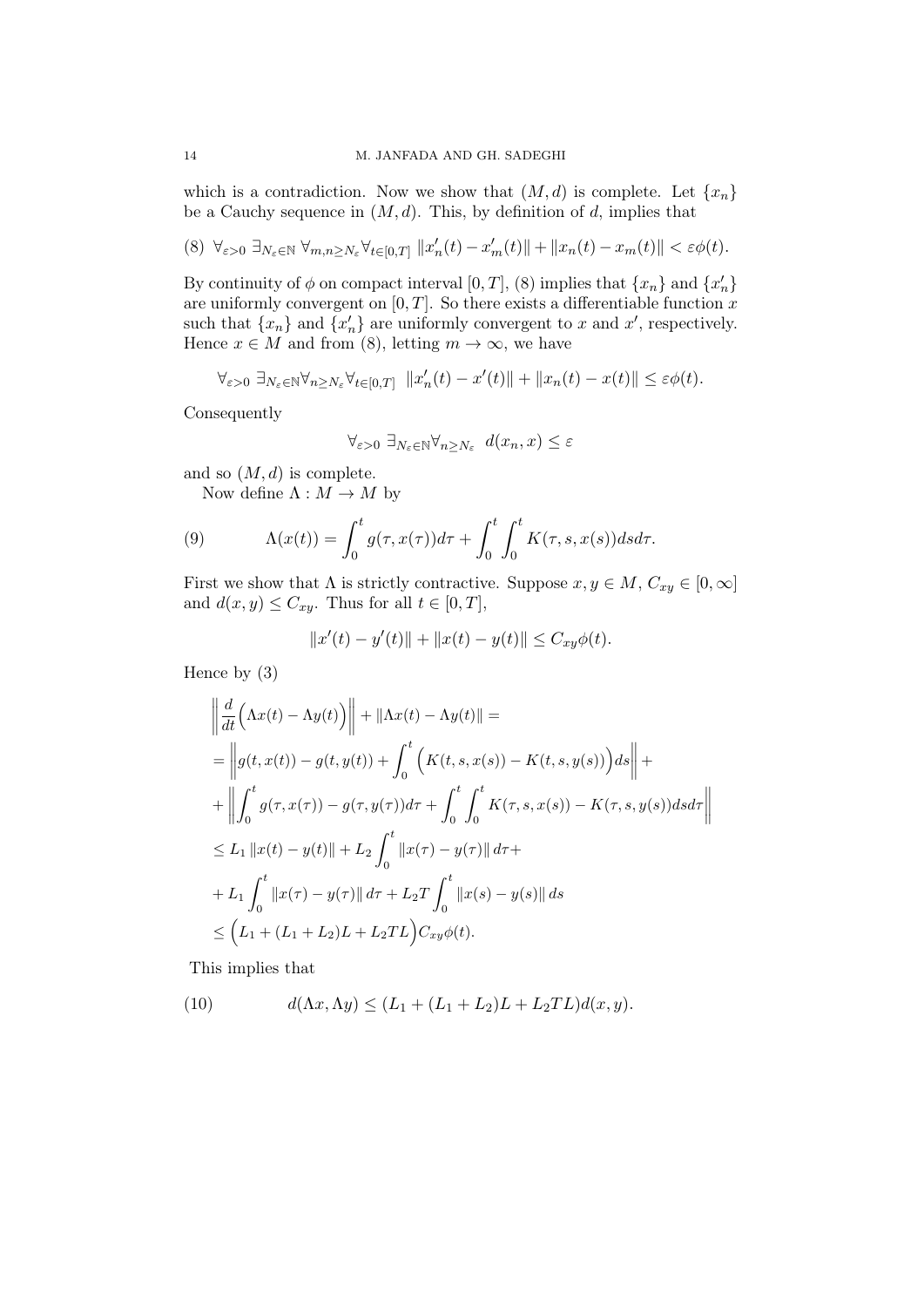So  $\Lambda$  is strictly contractive, since  $0 < L_1 + (L_1 + L_2)L + L_2TL < 1$ . On the other hand, trivially  $f \in M$  and by (4)

$$
\left\| \frac{d}{dt} \left( \Lambda f(t) - f(t) \right) \right\| + \left\| \Lambda f(t) - f(t) \right\| \le \phi(t) + \int_0^t \phi(s) ds
$$
  
=  $(1 + L)\phi(t).$ 

Consequently

(11) 
$$
d(\Lambda f, f) \le 1 + L < \infty.
$$

It follows from Theorem 1 (a) that there exists a unique element  $f_0 \in M^*$  ${y \in M : d(\Lambda f, y) < \infty}$  such that  $\Lambda f_0 = f_0$ , or equivalently

$$
f_0(t) = \int_0^t g(\tau, f_0(\tau)) d\tau + \int_0^t \int_0^t K(\tau, s, f_0(s)) ds d\tau.
$$

Now the facts that  $f_0$  is differentiable and  $g, K$  are continuous, imply that

$$
f_0'(t) = g(t, f_0(t)) + \int_0^t K(t, s, f_0(s))ds.
$$

Also from Theorem 1 (c) and (11), we have

$$
d(f, f_0) \le \frac{1}{1 - (L_1 + (L_1 + L_2)L + L_2TL)} d(\Lambda f, f) \le
$$
  

$$
\le \frac{(1 + L)}{1 - (L_1 + (L_1 + L_2)L + L_2TL)}.
$$

In view of definition of  $d$  we can conclude that the inequality  $(6)$  holds, for all  $t \in [0, T]$ . Put  $\theta = \frac{(1+L)}{1-(L_1+(L_1+L_2))}$  $\frac{(1+L)}{1-(L_1+(L_1+L_2)L+L_2TL)}$ .

Let h be another differentiable function satisfying (5), (6). Then  $f \in M$ ,  $d(f, h) < \theta$  and

(12) 
$$
h'(t) = g(t, h(t)) + \int_0^t K(t, s, h(s))ds.
$$

For proving the uniqueness of  $f_0$ , it is enough to show that h is a fixed point of  $\Lambda$  and  $\bar{h} \in M^*$ . Using (12), one can see that  $\Lambda h = h$ . We show that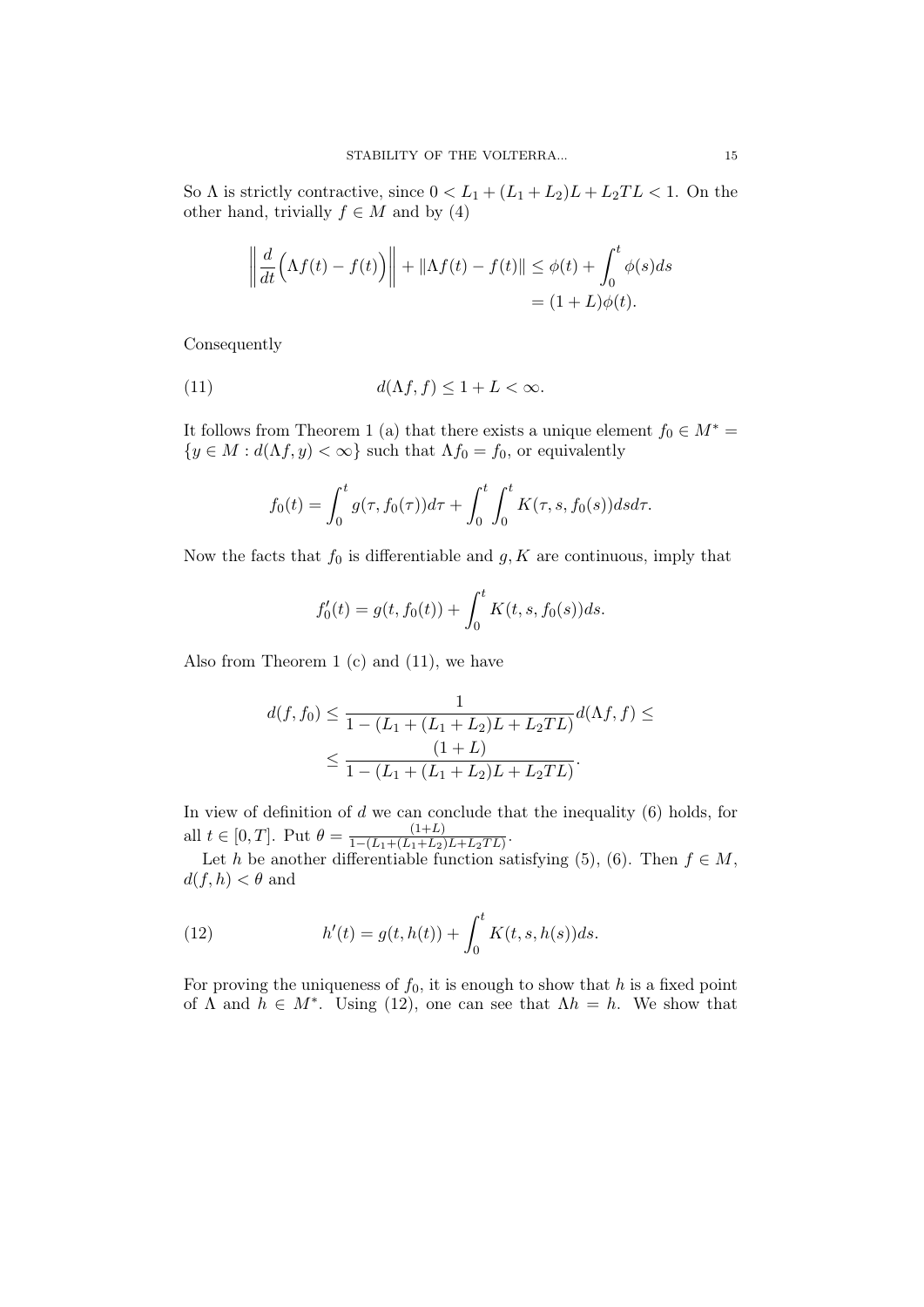$d(\Lambda f, h) < \infty$ . From (12) and the fact that  $d(f, h) < \theta$ , we obtain

$$
\left\| \frac{d}{dt} (\Lambda f(t) - h(t)) \right\| + \|\Lambda f(t) - h(t) \| =
$$
\n
$$
= \|g(t, f(t)) - g(t, h(t)) - \int_0^t K(t, s, f(s)) ds + \int_0^t K(t, s, h(s)) ds \| +
$$
\n
$$
+ \left\| \int_0^t \left( g(t, f(\tau)) - g(\tau, h(\tau)) \right) d\tau - \int_0^t \int_0^t \left( K(\tau, s, f(s)) ds + K(\tau, s, h(s)) ds \right) d\tau \right\|
$$
\n
$$
\leq L_1 \|f(t) - h(t)\| + L_2 \int_0^t \|f(s) - h(s) ds +
$$
\n
$$
+ T \Big( L_1 \|f(t) - h(t)\| + L_2 \int_0^t \|f(s) - h(s) ds \Big) \|
$$
\n
$$
\leq (L_1 + L_2)(1 + T) \theta \phi(t),
$$

which implies that  $d(\Lambda f, h) \leq (L_1 + L_2T)\theta < \infty$ . This completes the  $\Box$ 

In the next theorem the Hyers-Ulam stability of the Volterra integral equation is studied. This theorem is an extension of Theorem 2.1 of [12].

**Theorem 3.** Suppose X is a Banach space and  $L, L_1, L_2$  and T are positive constants for which  $0 < (L_1 + L_2)L < 1$ . Let  $g : [0, T] \times \mathcal{X} \to \mathcal{X}$ ,  $K$ :  $[0, T] \times [0, T] \times \mathcal{X} \to \mathcal{X}$  and  $\phi : [0, T] \to (0, \infty)$  be continuous functions satisfying

(13) 
$$
||g(t, x) - g(t, y)|| \le L_1 ||x - y||
$$

$$
||K(t, s, x) - K(t, s, y)|| \le L_2 ||x - y||
$$

$$
\int_0^t \phi(s) ds \le L\phi(t),
$$

for all  $s, t \in [0, T]$  and  $x, y \in \mathcal{X}$ . If  $f : [0, T] \rightarrow \mathcal{X}$  is a continuous function satisfies

(14) 
$$
||f(t) - g(t, f(t)) - \int_0^t K(t, s, f(s))ds|| \leq \phi(t), \ t \in [0, T].
$$

Then there exists a unique continuous function  $f_0 : [0, T] \to \mathcal{X}$  such that

(15) 
$$
f_0(t) = g(t, f_0(t)) + \int_0^t K(t, s, f_0(s))ds
$$

and

(16) 
$$
||f(t) - f_0(t)|| \leq \frac{1}{1 - (L_1 + L_2)L} \phi(t).
$$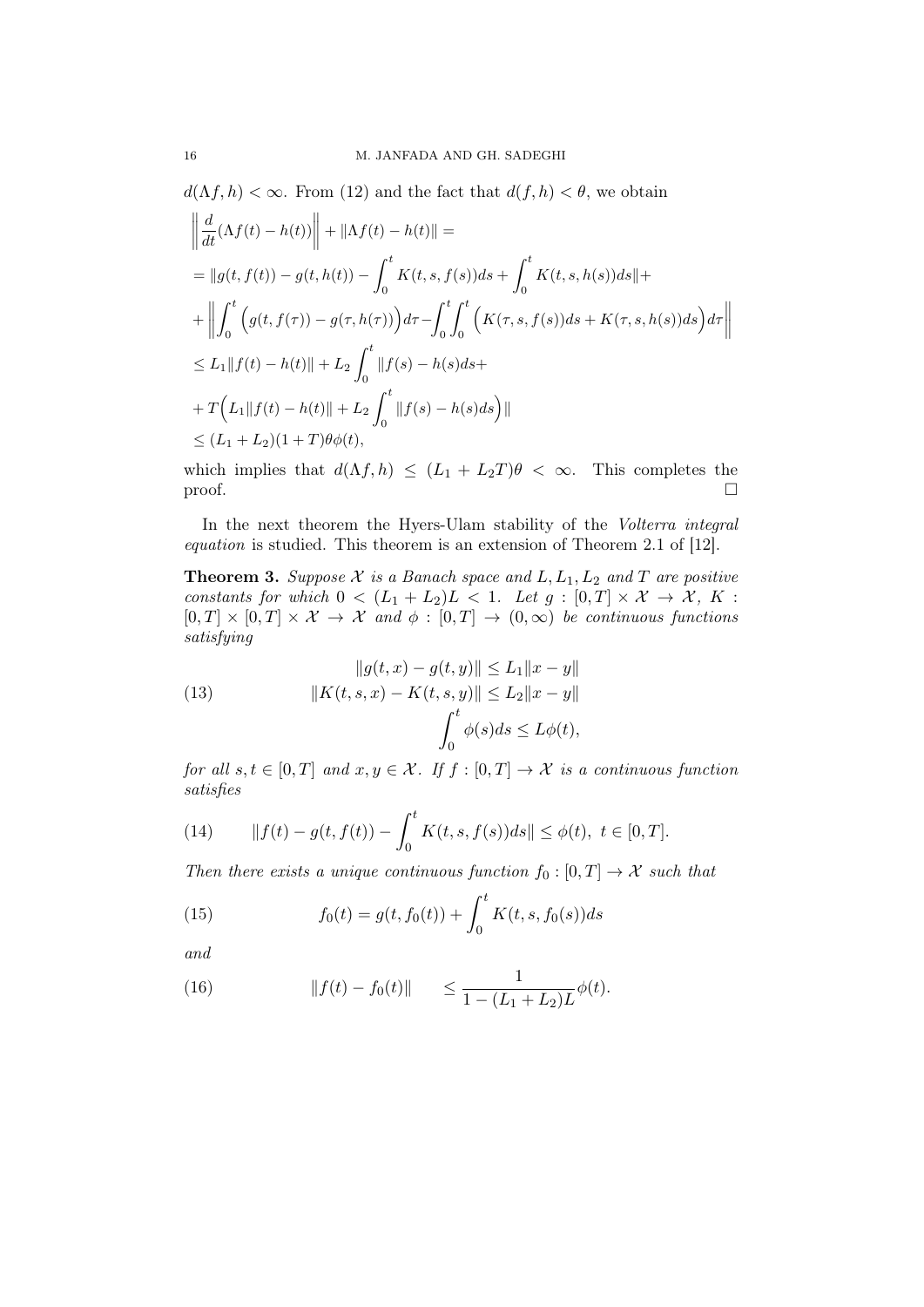Proof. With

 $M := \{x : [0, T] \to \mathcal{X} : x \text{ is continuous } \},\$ 

define  $d : M \times M \to [0, \infty]$  by

$$
d(x, y) = \inf \{ C \in [0, \infty] : ||x(t) - y(t)|| \le C\phi(t), t \in [0, T] \}.
$$

With a similar argument to the proof of Theorem 2, one can see that  $(M, d)$ is a complete generalized metric space. Now define  $\Lambda$  on  $M$  as in the proof of Theorem 2. One can verify that for any  $x, y \in M$ ,

$$
d(\Lambda x, \Lambda y) \le (L_1 + L_2)Ld(x, y).
$$

The fact that  $0 < (L_1 + L_2)L < 1$  implies that  $\Lambda$  is strictly contractive. Also from (14), we obtain  $d(\Lambda f, f) \leq 1 < \infty$  and so by Theorem 1,  $\Lambda$  has a unique fixed point  $f_0$  in the set  $M^* := \{y \in M : d(\Lambda f, y) < \infty\}.$ 

Let h be another continuous function satisfying (15), (16). Thus  $f \in M$ ,  $d(f, h) < \frac{1}{1 - (L_1)}$  $\frac{1}{1-(L_1+L_2)L}$  and

(17) 
$$
h(t) = g(t, h(t)) + \int_0^t K(t, s, h(s))ds.
$$

For proving the uniqueness of  $h$ , it is enough to show that  $h$  is a fixed point of  $\Lambda$  and  $h \in M^*$ . Using (15), we have  $\Lambda h = h$ . Also form (15) and the fact that  $d(f, h) < \frac{1}{1 - (L - h)}$  $\frac{1}{1-(L_1+L_2)L}$ , we obtain

$$
||\Lambda f(t) - h(t)|| = ||g(t, f(t)) - g(t, h(t)) - \int_0^t K(t, s, f(s))ds ++ \int_0^t K(t, s, h(s))ds|| \le
$$
  

$$
\leq \frac{(L_1 + L_2)}{1 - (L_1 + L_2)L} \phi(t),
$$

which implies that  $d(\Lambda f, h) < \infty$ . This completes the proof.

In the sequel some examples and applications of our discussion are presented.

We recall that for a Banach space  $\mathcal{X}$ , a one-parameter family  $\{\mathfrak{T}(t)\}_{t>0}$  in  $\mathcal{B}(\mathcal{X})$ , the space of all bounded linear operators, is called a  $C_0$ -semigroup of operators if for all  $s, t \geq 0$ ,

$$
\mathfrak{T}(s+t) = \mathfrak{T}(s)\mathfrak{T}(t)
$$
 and  $\mathfrak{T}(0) = \mathfrak{T}(t)$  the identity operator),

and for any  $x \in X$ ,  $\lim_{t\to 0^+} \mathfrak{T}(t)x = x$ . In this case the operator  $\mathfrak{A} : \mathfrak{D}(\mathfrak{A}) \subset$  $\mathcal{X} \to \mathcal{X}$ , where

$$
\mathfrak{D}(\mathfrak{A}) = \left\{ x \in \mathcal{X} : \lim_{t \to 0^+} \frac{\mathfrak{T}(t)x - x}{t} \text{ exists } \right\},\
$$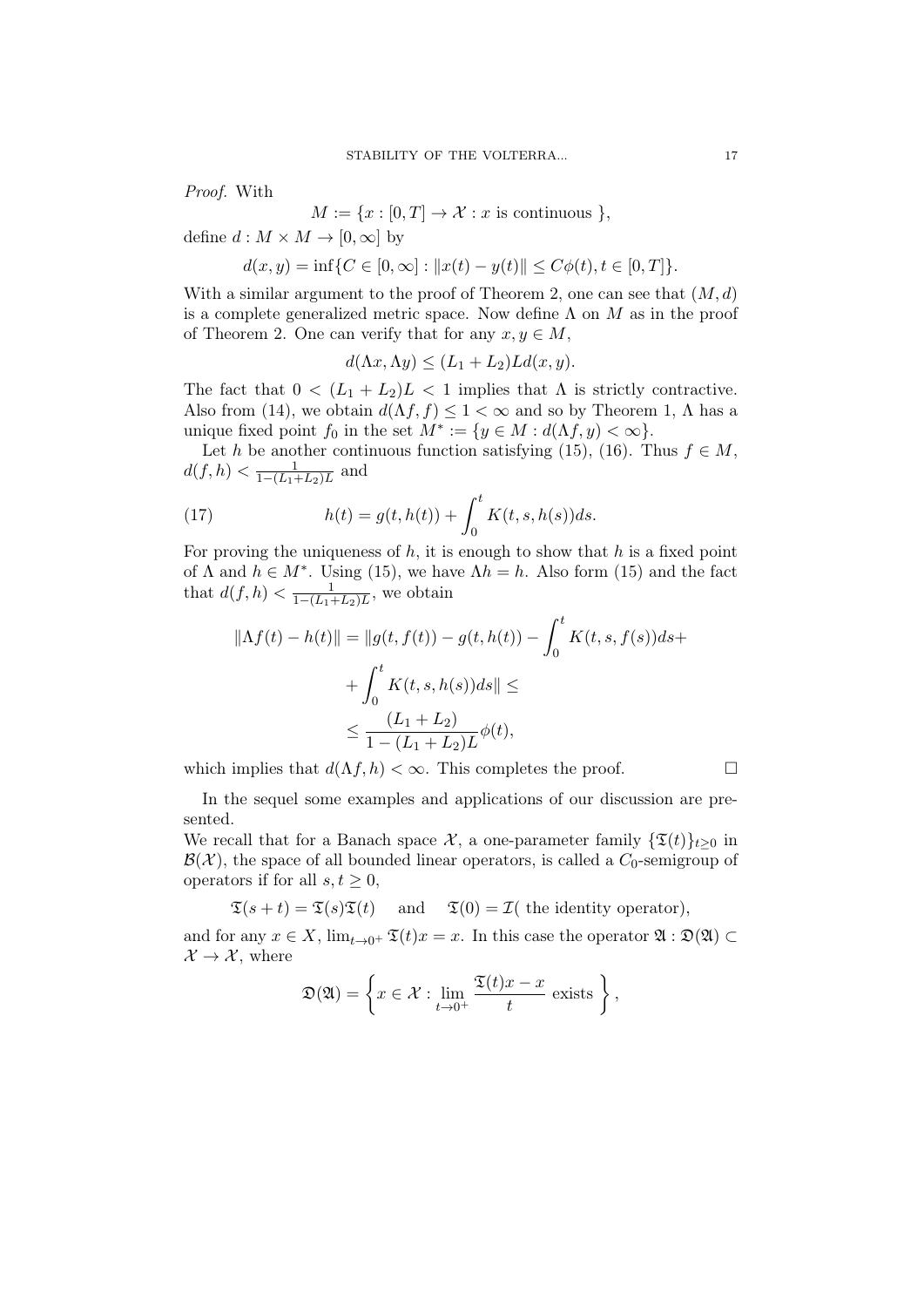defined by  $\mathfrak{A}(x) = \lim_{t \to 0^+} \frac{\mathfrak{T}(t)x - x}{t}$  $\frac{dx-x}{t}$  is called the infinitesimal generator  $\{\mathfrak{T}(t)\}_{t>0}$ . One can see [21] or [7] for a comprehensive reference of semigroup of operators theory.

**Example 1.** Let X be a Banach space,  $\mathfrak{A} \in \mathcal{B}(\mathcal{X})$  with  $\|\mathfrak{A}\| \leq 1$ ,  $T \in (0, \infty)$ and  $a(.) \in \mathcal{W}^{1,1}(\mathbb{R}_+,\mathbb{C})$ , where  $\mathcal{W}^{1,1}$  is the Sobolev space. Put  $\mathfrak{T}(t) =$  $e^{t\mathfrak{A}}, t \geq 0$ . For any  $f \in \mathcal{W}^{1,1}(\mathbb{R}_+, \mathcal{X}),$  from Corollary 7.27 [7], we know that there exists a unique solution  $u \in C^1(\mathbb{R}, \mathcal{X}) \cap C(\mathbb{R}, \mathcal{X})$  satisfying the Volterra integrodifferential equation

(18) 
$$
u'(t) = \mathfrak{A}u(t) + f(t) + \int_0^t a(t-s)\mathfrak{A}u(s)ds.
$$

Now define  $g : [0, T] \times \mathcal{X} \to \mathcal{X}$  and  $K : [0, T] \times [0, T] \times \mathcal{X} \to \mathcal{X}$  by

$$
g(t,x) = \mathfrak{A}x + f(t), \ K(t,s,x) = a(t-s)\mathfrak{A}x.
$$

Trivially

$$
||g(t,x) - g(t,y)|| \le ||\mathfrak{A}|| ||x - y||,
$$

and continuity of a implies that

$$
||K(t, s, x) - K(t, s, y)|| = |a(t - s)||\mathfrak{A}|| ||x - y|| \le M ||\mathfrak{A}|| ||x - y||,
$$

for some  $M > 0$ . Suppose

$$
0 < L < \frac{1 - ||\mathfrak{A}||}{||\mathfrak{A}|| (1 + M + MT)},
$$

 $\alpha \geq \frac{1}{l}$  $\frac{1}{L}$  and  $\phi(t) = \rho e^{\alpha t}, \ \rho > 0.$  If

$$
||u'(t) - \mathfrak{A}u(t) - f(t) - \int_0^t a(t-s)\mathfrak{A}u(s)ds|| \leq \phi(t),
$$

for appropriate f and a(.), then with  $L_1 = ||\mathfrak{A}||$ , and  $L_2 = M||\mathfrak{A}||$ , by Theorem 2, there exists a unique solution  $u_0(t)$  of (18) such that

$$
||u(t) - u_0(t)|| + ||u'(t) - u'_0(t)|| \le \frac{1 + L}{1 - 1 - (L_1 + (L_1 + L_2)L + L_2TL)} \phi(t)
$$

Thus we obtain the Hyers–Ulam stability of the equation 18.

**Example 2.** Suppose X is a Banach space,  $T \in (0,\infty)$  and  $\{\mathfrak{T}(t)\}_{t>0}$  is a  $C_0$ -semigroup of bounded linear operators with the infinitesimal generator  $(\mathfrak{A}, D(\mathfrak{A}))$ . Let  $B \in C([0,T], \mathcal{B}(\mathcal{X}))$ , the space of all continuous function from [0, T] into  $\mathcal{B}(\mathcal{X})$ . For  $x_0 \in D(\mathfrak{A})$ , consider the integral equation

(19) 
$$
u(t) = \mathfrak{T}(t)x_0 + \int_0^t \mathfrak{T}(t-s)B(s)u(s)ds, \ t \in [0,T].
$$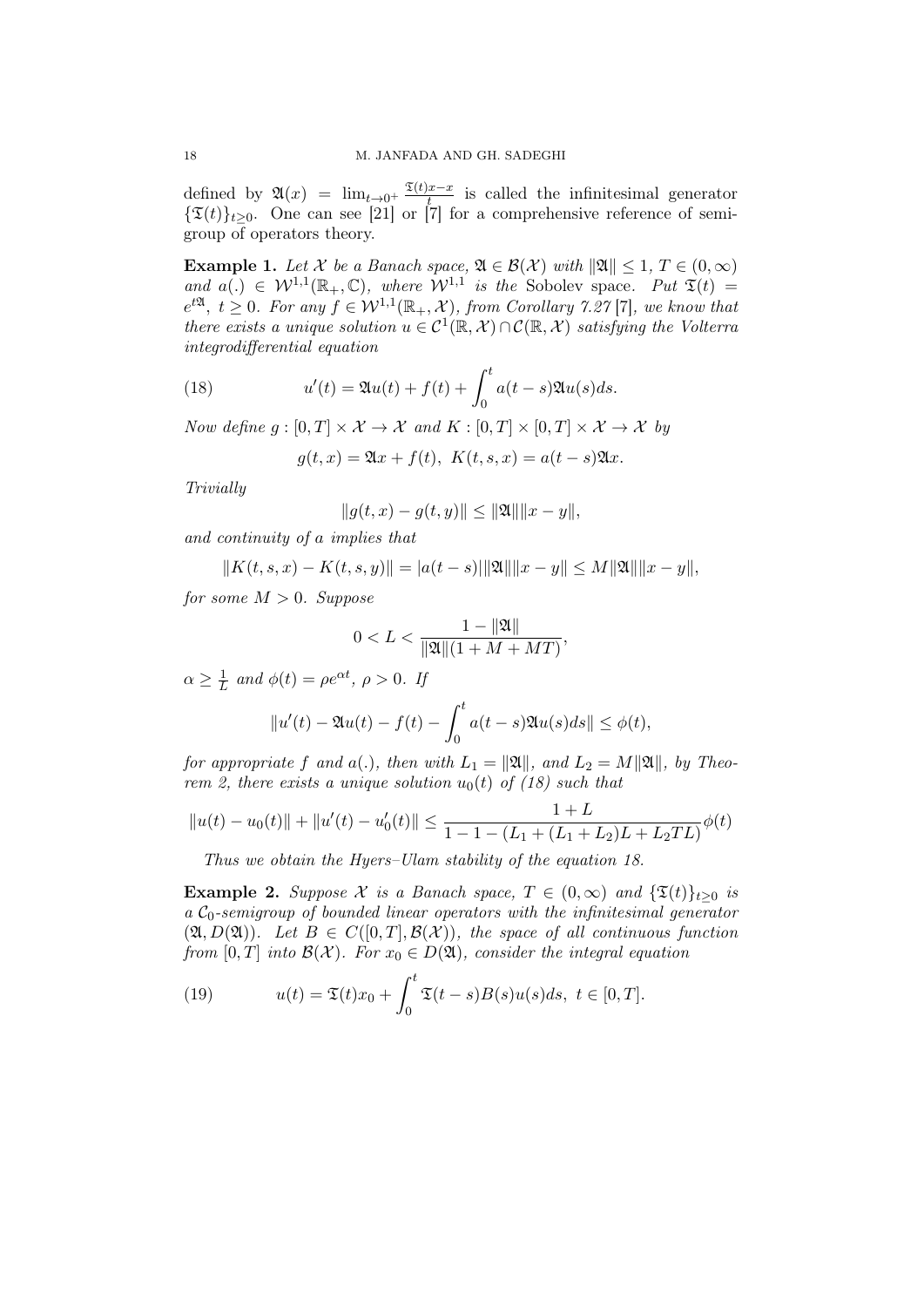This equation has a solution (see 9.21 of [7]). Define  $g:[0,T]\times\mathcal{X}\to\mathcal{X}$  and  $K : [0, T] \times [0, T] \times \mathcal{X} \rightarrow \mathcal{X}$ , by

$$
g(t,x) = \mathfrak{T}(t)x_0, \ K(t,s,x) = \mathfrak{T}(t-s)B(s)x.
$$

Trivially for any  $x, y \in \mathcal{X}$ ,  $||g(t, x) - g(t, y)|| = 0$ . Also from Theorem *I.2.2*[21], we know that there exist  $M, \omega > 0$ , such that for all  $t \geq 0$ ,  $\|\mathfrak{T}(t)\| \leq$  $Me^{tw}$ . On the other hand continuity of  $B : [0, T] \rightarrow \mathcal{B}(\mathcal{X})$  implies that  $||B(s)|| \leq M_0$ , for some  $M_0 > 0$  and all  $s \in [0, T]$ . Thus

$$
||K(t,s,x) - K(t,s,y)|| = ||\mathfrak{T}(t-s)B(s)(x-y)|| \leq MM_0 e^{T\omega} ||x-y||.
$$

Now suppose  $0 < L \leq \frac{1}{MM}$  $\frac{1}{MM_0e^{T\omega}}$ . For a fixed  $\alpha \geq \frac{1}{L}$  $\frac{1}{L}$  and  $\rho > 0$ , if  $\phi(t) = \rho e^{\alpha t}$ , then the conditions  $(13)$  hold. Thus if

$$
||u(t) - \mathfrak{T}(t)x_0 - \int_0^t \mathfrak{T}(t-s)B(s)u(s)ds|| \leq \phi(t), t \in [0, T],
$$

by Theorem 3, there exists a unique solution  $u_0(t)$  of (19) such that

$$
||u(t) - u_0(t)|| \le \frac{1}{1 - MM_0 e^{T\omega} L} \phi(t).
$$

Hence it conclude the Hyers-Ulam Stability of (19).

### **REFERENCES**

- [1] A. F. Bachurskaya, Uniqueness and convergence of successive approximations for a class of Volterra equations, Differentsial'nye Uraveniya 10(9) (1974), pp. 1722- 1724.
- [2] L. Cădariu and V. Radu, On the stability of the Cauchy functional equation: a fixed point approach, in Iteration Theory (ECIT Š02), vol. 346 of Grazer Math. Ber., pp. 43-52, Karl-Franzens-Univ. Graz, Graz, Austria, 2004.
- [3] L. Cădariu and V. Radu, Fixed points and the stability of Jensen's functional equation, J. Inequal. Pure Appl. Math., 4, no. 1, Art. 4 (2003).
- [4] A. Constantin, Topological transversality: Application to an integrodifferential equation, J. Math. Anal. Appl. **197** (1996), pp. 855-863.
- [5] C. Corduneanu, Integral Equations and Stability of Feedback Systems, Academic Press, New York, 1993.
- [6] S. Czerwik, Stability of Functional Equations of Ulam–Hyers–Rassias Type, Hadronic Press, Palm Harbor, Florida, 2003.
- [7] K.J. Engle and R. Nagle, One-parameter Semigroups for Linear Evaluation Equations, Springer-Verlag, New York 2000.
- [8] G.L. Forti, *Hyers-Ulam stability of functional equations in several variables*, Aequationes Math. 50 , no. 1-2 (1995), pp. 143-190.
- [9] D.H. Hyers and Th.M. Rassias, Approximate homomorphisms, Aequationes Math. 44 (1992), pp. 125-153.
- [10] D.H. Hyers, G. Isac and Th.M. Rassias, Stability of Functional Equations in Several Variables, Birkhäuser, Basel, 1998.